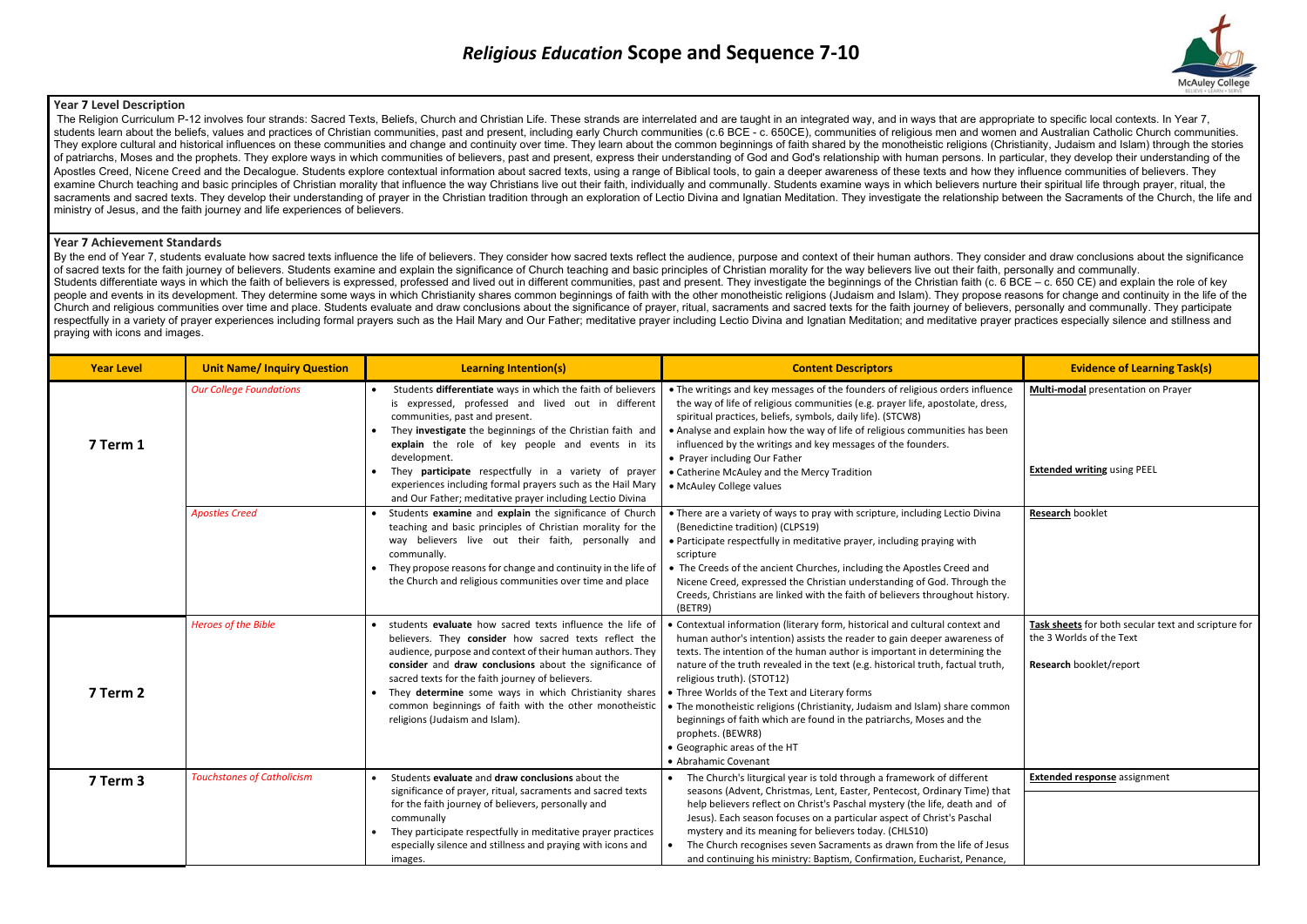|          |                        |                                                                                                                                                                                | Anointing of the Sick, Marriage, Holy Orders. The Church specifies the<br>rituals, ministers and norms for celebrating each Sacrament. All<br>Sacraments, as celebrations of the worshipping community, express and<br>support the journey of faith. Initiation into the Christian community is<br>accompanied by the sacramental rituals of Baptism, Confirmation and<br>Eucharist (CHLS11)<br>New Testament Literary forms<br>Stages of the Bible formation<br><b>Synoptic Gospels</b><br>Liturgical colours<br>Sacraments<br>Parable skits<br>Group prayer task<br>Smiling minds meditation                                                                                                                                                                                                                                                                                                                                                                                                                                           |
|----------|------------------------|--------------------------------------------------------------------------------------------------------------------------------------------------------------------------------|------------------------------------------------------------------------------------------------------------------------------------------------------------------------------------------------------------------------------------------------------------------------------------------------------------------------------------------------------------------------------------------------------------------------------------------------------------------------------------------------------------------------------------------------------------------------------------------------------------------------------------------------------------------------------------------------------------------------------------------------------------------------------------------------------------------------------------------------------------------------------------------------------------------------------------------------------------------------------------------------------------------------------------------|
| 7 Term 4 | No Person is an Island | examine and explain the significance of Church teaching and<br>basic principles of Christian morality for the way believers live<br>out their faith, personally and communally | • The Decalogue (Exodus 20:1-20) affirms the relationship between God and<br>humankind. It describes a way of life faithful to God's love. (BEHE7)<br>• Moral choice involves both discernment and judgement and acting<br>according to that judgment. Doing good and avoiding evil is the basic<br>principle of acting according to a properly formed conscience. Sin is a<br>personal act with personal accountability. Sin also has a social dimension as<br>each individual's sin in some way affects others. (CLMF11)<br>• Examine sources (e.g. Church teaching, Word of God, contemporary media,<br>human wisdom) to explain the basic principle of acting according to a<br>properly formed conscience<br>• Concern for the good of the community is a basic principle of Christian<br>morality. According to Church teaching, personal gifts are meant to be at<br>the service of others and of the common good. The good of the community<br>can be protected and promoted in a variety of ways. (CLMJ8)<br>• Format of prayer |



| ٦e                  |                                                  |
|---------------------|--------------------------------------------------|
| and<br>' is<br>nd   |                                                  |
| l and               | Short response applying information to scenarios |
|                     | Individual multi-modal on prayer                 |
| ion as              |                                                  |
| edia,               |                                                  |
| ١<br>e at<br>iunity |                                                  |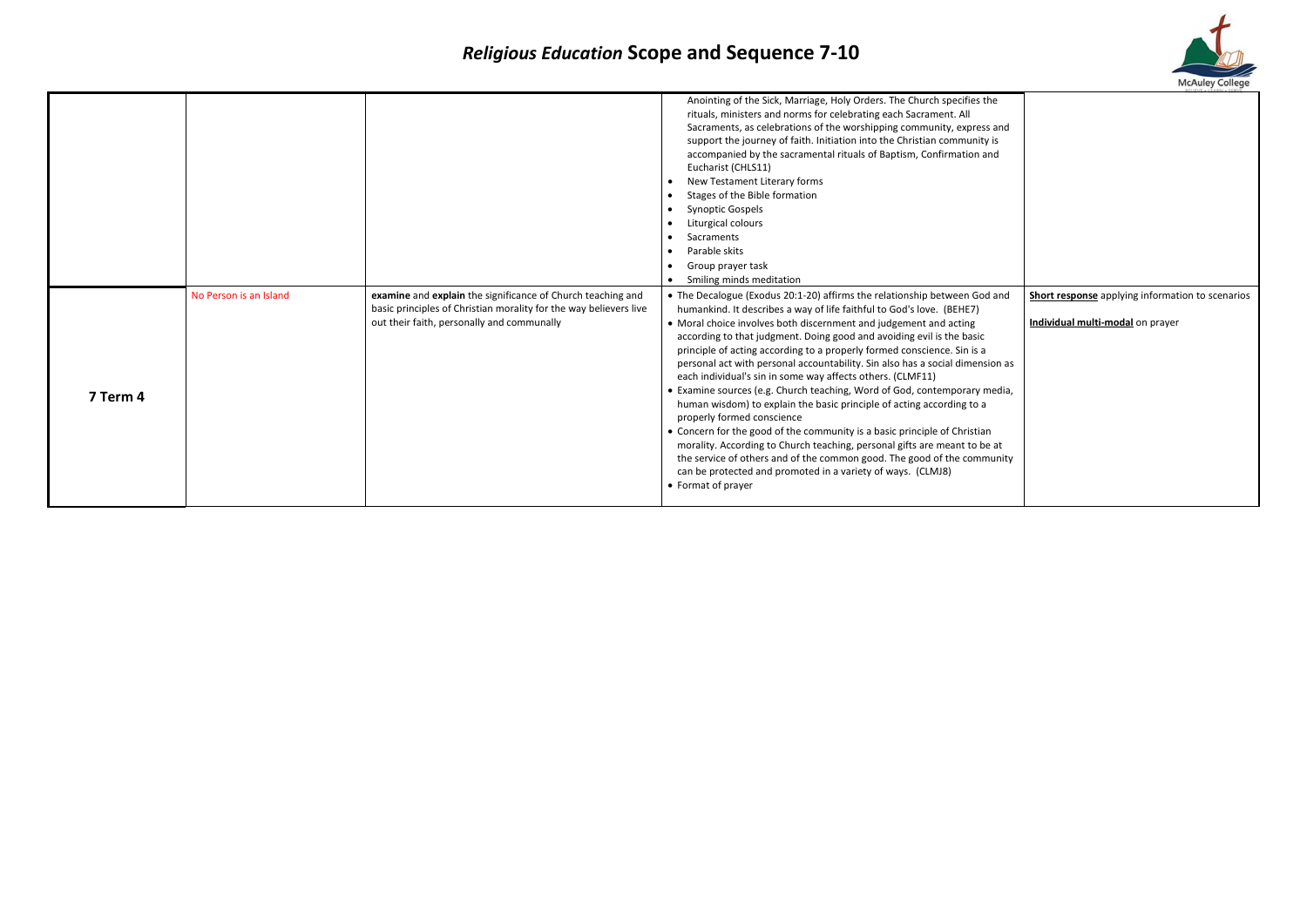### **Year 8 Level Description**

The Religion Curriculum P-12 involves four strands: Sacred Texts, Beliefs, Church and Christian Life. These strands are interrelated and are taught in an integrated way, and in ways that are appropriate to specific local c engage with a variety of images and words that express the mystery of the Trinity, the fundamental Christian belief that God is relational in nature. They are introduced to the theme of covenant, as unique relationship bet people, through an exploration of the actions and messages of some Old Testament prophets. They explore the Christian belief in God's saying plan for all creation and ways in which believers past and present are part of Go their faith and action in the world. They learn about the preaching, achievements and challenges of the earliest followers of Jesus, as described in The Acts of the Apostles. They are introduced to the significant challeng Church from c.650 CE - c.1750 CE and the influence of significant people, groups and ideas at that time. They develop their understanding of the many ways in which the Church is present and active in the world today, inclu liturgy and other personal and communal prayer experiences; informed response to emerging moral questions; practice of cardinal virtues, and witness to the ecumenical spirit through praying and working for Christian unity. develop their understanding of prayer in the Christian tradition through an exploration of The Liturgy of the Hours; meditative prayer, including praying with scripture; and meditative prayer practices, including centred b posture. They learn about the significance of initiation rituals in the Abrahamic religions (Christianity, Judaism, Islam) for the faith journey of believers.

By the end of Year 8, students consider and organise evidence from Scriptural texts to explain how God's saving plan for all creation was accomplished, through the life, death and resurrection of Jesus Christ. They describ are used to represent the mystery of the Trinity. They consider and organise Old Testament covenant narratives and the actions and messages of some Old Testament prophets; Students identify the unique relationship between people. They identify the significance of initiation rituals in the Abrahamic religions (Judaism, Christianity, Islam) for the faith journey of believers.

Students explore how believers, past and present continue the mission of Jesus in the world, in times of challenge and change. They consider and organise evidence from the Acts of the Apostles to explain the significance o individuals and groups in the life of the early Church. They consider and organise patterns of change and continuity in the Church from c. 650 CE – c. 1750 CE, identifying the impact of the writings and key messages of sig Church at that time. Students evaluate and draw conclusions about the ways in which the Church is present and active in the world today: participation of believers in liturgy and other personal and communal prayer experien emerging moral questions; practising the cardinal virtues; and giving witness to the ecumenical spirit. They participate respectfully in a variety of prayer experiences including prayers from The Liturgy of the Hours; pray prayer including Augustinian Prayer and Franciscan Contemplative Prayer and meditative prayer practices, including centred breathing and attending to posture.

#### **Year 8 Achievement Standards**

| <b>Year Level</b> | <b>Unit Name/ Inquiry Question</b>                            | <b>Learning Intention(s)</b>                                                                                                                                                                                                                                                                                                                                                                                           | <b>Content Descriptors</b>                                                                                                                                                                                                                                                                                                                                                                                                                                                                                                                                                                                                                                                                                           | <b>Evidence of Learning Task(s)</b>                                                                          |
|-------------------|---------------------------------------------------------------|------------------------------------------------------------------------------------------------------------------------------------------------------------------------------------------------------------------------------------------------------------------------------------------------------------------------------------------------------------------------------------------------------------------------|----------------------------------------------------------------------------------------------------------------------------------------------------------------------------------------------------------------------------------------------------------------------------------------------------------------------------------------------------------------------------------------------------------------------------------------------------------------------------------------------------------------------------------------------------------------------------------------------------------------------------------------------------------------------------------------------------------------------|--------------------------------------------------------------------------------------------------------------|
| 8 Term 1          | <b>Worlds of the Text</b>                                     | Review of Year 7 content on the formation of the Bible and<br>3 worlds of the text.<br>Explain the ways religious texts become authoritative within the<br>Abrahamic traditions, including-stages of development (lived,<br>oral, written)- authorship - canon                                                                                                                                                         | Formation of the Bible<br>3 Worlds of the Text                                                                                                                                                                                                                                                                                                                                                                                                                                                                                                                                                                                                                                                                       | Short answer examination knowledge test<br><b>Extended response examination</b>                              |
|                   | <b>Catholic Social Teaching</b><br><b>The Rohingya Crisis</b> | • Students explore how believers, past and present continue<br>the mission of Jesus in the world, in times of challenge and<br>change.<br>Students evaluate and draw conclusions about the ways in<br>which the Church is present and active in the world today<br>responding to emerging moral questions                                                                                                              | Investigate ways in which the Church is present and active in the world<br>today (e.g. at a local, regional and global level) and how this work of the<br>Church continues the mission of Jesus and the action of the Holy Spirit.<br>BETR10<br>Catholic social teaching proposes principles for reflection, provides criteria<br>for judgment and gives guidelines for action. A consistent theme in Catholic<br>social teaching is that the good of people be the criterion in making moral<br>judgments about social and economic structures.<br>Praying with scripture is a form of meditative prayer in the Christian<br>tradition. There are a variety of ways to pray with Scripture (Beatitudes)<br>(CLPS21) | Investigation inquiry method group work<br>Multimodal weebly development and<br>presentation                 |
| 8 Term 2          | What is God like and how do we<br>know?                       | They consider and organise Old Testament covenant<br>narratives and the actions and messages of some Old<br>Testament prophets; . Students identify the unique<br>relationship between God and God's people.<br>• Students consider and organise evidence from Scriptural<br>texts to explain how God's saving plan for all creation was<br>accomplished, through the life, death and resurrection of<br>Jesus Christ. | • The theme of covenant, as unique relationship between God and God's<br>people, is central to understanding the Old Testament. Old Testament<br>prophets used dramatic actions and challenging messages to call God's<br>people to be faithful to the Covenant. (STOT13)                                                                                                                                                                                                                                                                                                                                                                                                                                            | <b>Extended Writing</b>                                                                                      |
|                   | Lifecycle rituals                                             | They identify the significance of initiation rituals in the<br>Abrahamic religions (Judaism, Christianity, Islam) for the<br>faith journey of believers.                                                                                                                                                                                                                                                               | Examine how Baptism makes a difference to the way in which a person is<br>called to live their life. Identify and explain the significance of the words,<br>actions and symbols used in Baptism (e.g. immersion/pouring of water<br>symbolises the gift of God's saving action in the lives of people). (CHLS12)                                                                                                                                                                                                                                                                                                                                                                                                     | <b>Examination</b> response to stimulus                                                                      |
| 8 Term 3          | Journals<br><b>Acts of the Apostles</b>                       | They describe how words and images are used to represent<br>the mystery of the Trinity.<br>• practising the cardinal virtues; and giving witness to the<br>ecumenical spirit<br>They consider and organise evidence from the Acts of the<br>Apostles to explain the significance of some key events,<br>individuals and groups in the life of the early Church.                                                        | Analyse ideas and images of the Trinity that communicate the<br>fundamental Christian belief of Trinity as expressed in Church teachings<br>(e.g. Scripture, Creeds). Evaluate images of the Trinity and explain how<br>these images express the interrelatedness of Father, Son and Holy Spirit.<br>BETR11                                                                                                                                                                                                                                                                                                                                                                                                          | Short response - Journals<br>Short response Acts of the Apostles worksheets<br><b>Extended Writing essay</b> |

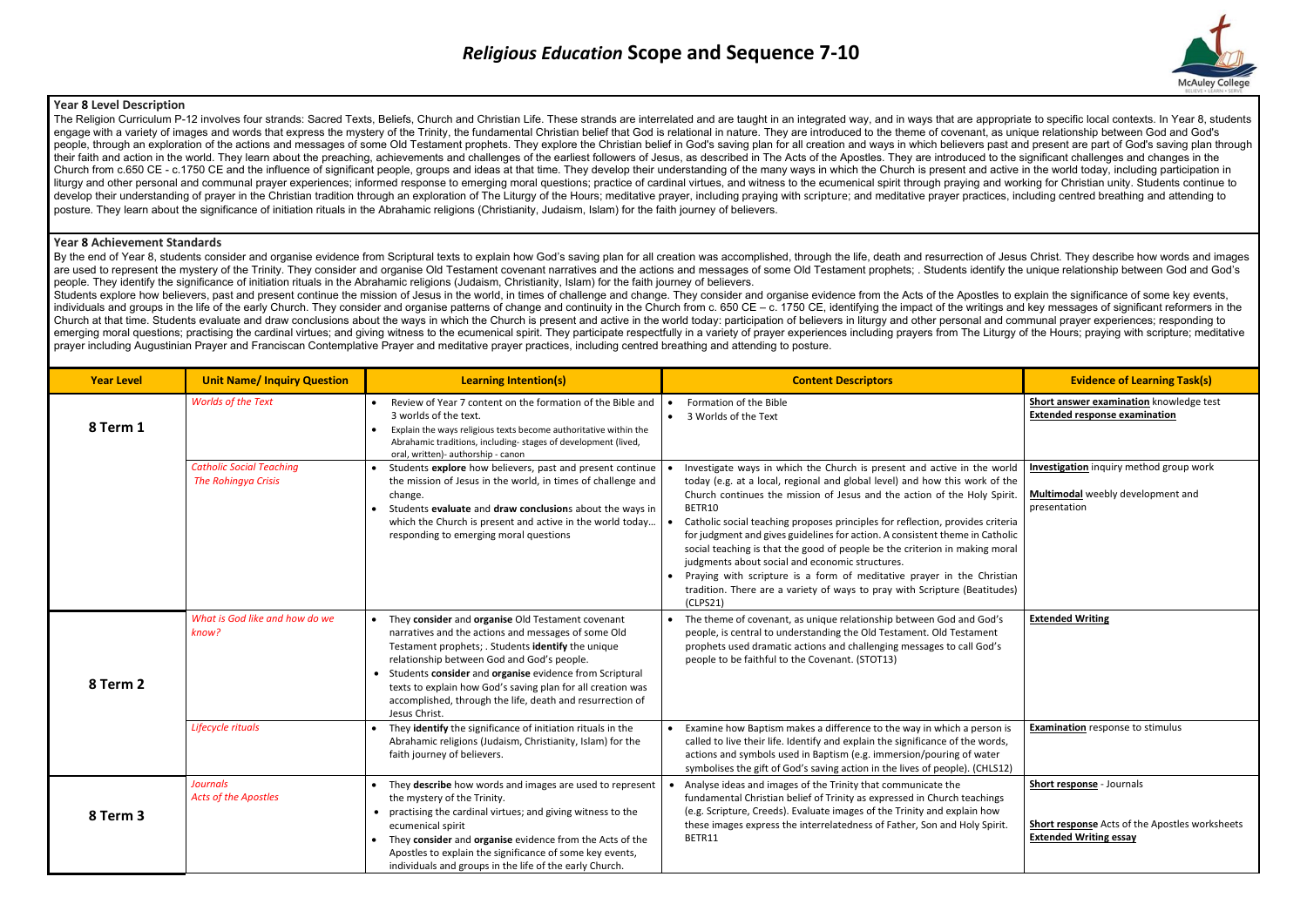|          |                |                                                                                                                                                                                                                                                                                                                                    |                                                                                                                                                                                                                                                                                                                                                                                                                                                                                                                                                      | RELIEVE . I FARN . SERV                                                       |
|----------|----------------|------------------------------------------------------------------------------------------------------------------------------------------------------------------------------------------------------------------------------------------------------------------------------------------------------------------------------------|------------------------------------------------------------------------------------------------------------------------------------------------------------------------------------------------------------------------------------------------------------------------------------------------------------------------------------------------------------------------------------------------------------------------------------------------------------------------------------------------------------------------------------------------------|-------------------------------------------------------------------------------|
|          |                | • identifying the impact of the writings and key messages of<br>significant reformers in the Church                                                                                                                                                                                                                                | In Christian teaching, the cardinal (pivotal) virtues are prudence, justice,<br>fortitude and temperance. Living a virtuous life - 'doing good' – requires<br>knowledge and understanding, practice and perseverance. (CLMF12)<br>Identify and describe some key events in the life of the early Church as<br>related in the Acts of the Apostles, including the birth of the Church at<br>Pentecost (Acts 2:1-13).<br>Identify examples of Jewish practices continued by the early Christians as<br>described in the Acts of the Apostles. (STNT18) |                                                                               |
|          |                | They participate respectfully in a variety of prayer<br>experiences including prayers from The Liturgy of the<br>Hours; praying with scripture; meditative prayer including<br>Augustinian Prayer and Franciscan Contemplative Prayer<br>and meditative prayer practices, including centred<br>breathing and attending to posture. | Participate with respect in a variety of personal and communal prayer<br>experiences, including prayers from The Liturgy of the Hours. CLPS20<br>Develop Ignatian Contemplation prayers using scriptures                                                                                                                                                                                                                                                                                                                                             | Multimodal<br>Journal entry - Ignatian Contemplation<br>Presentation to class |
| 8 Term 4 | Jesus' Mission | students consider and organise evidence from Scriptural<br>texts to explain how God's saving plan for all creation was<br>accomplished, through the life, death and resurrection of<br>Jesus Christ                                                                                                                                | Scripture recounts God's saving plan for all creation. Christians believe<br>that God's saving plan was accomplished through the life, death and<br>resurrection of Jesus Christ. Believers become part of God's saving plan<br>through their faith and actions.                                                                                                                                                                                                                                                                                     | <b>Inquiry task</b>                                                           |
|          |                | • participation of believers in liturgy and other personal and<br>communal prayer experiences                                                                                                                                                                                                                                      | Participate with respect in a variety of personal and communal prayer<br>experiences, including prayers from The Liturgy of the Hours. CLPS20                                                                                                                                                                                                                                                                                                                                                                                                        | <b>Multimodal</b> prayer presentations                                        |

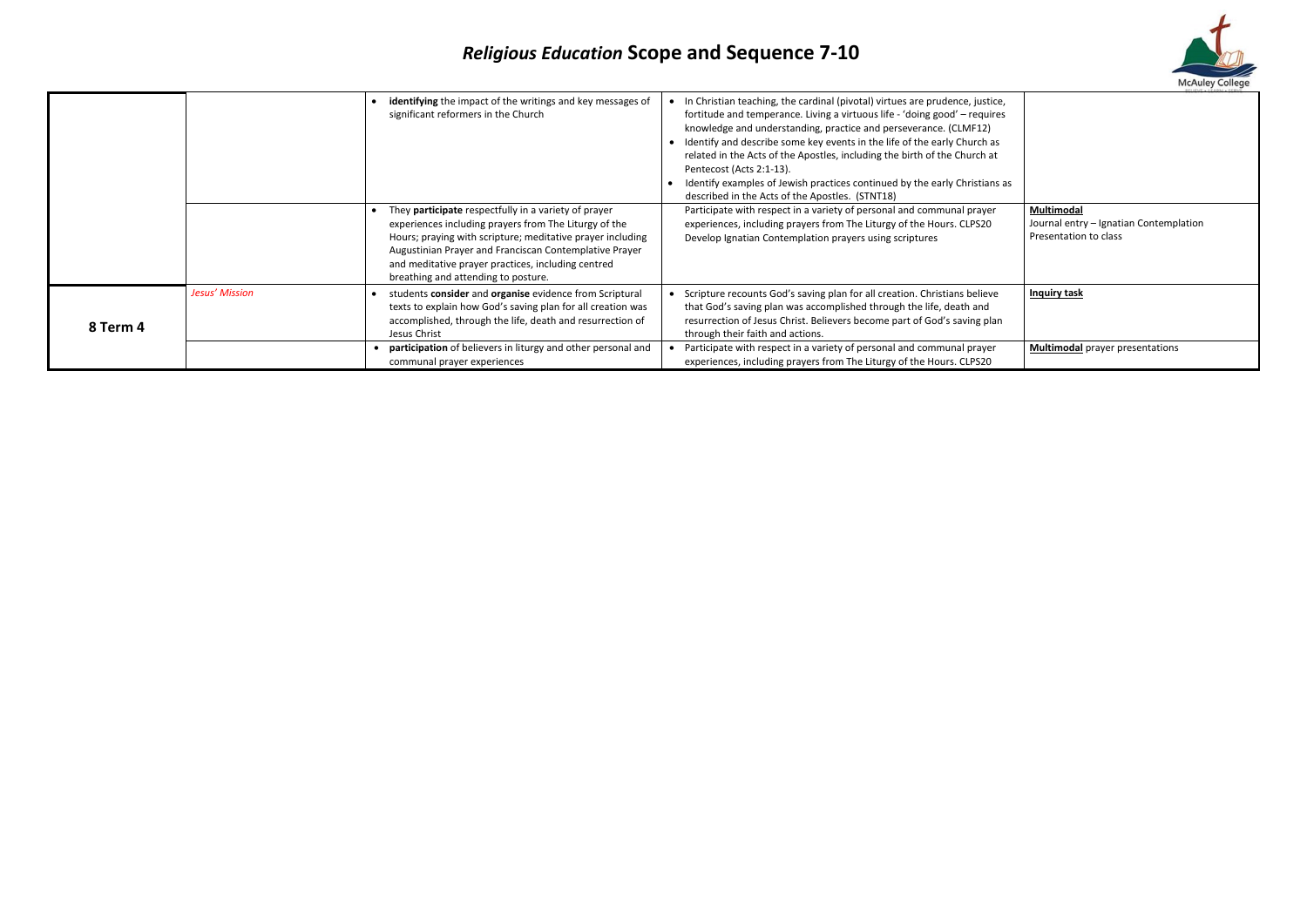## **Year 9 Level Description**

The Religion Curriculum P-12 involves four strands: Sacred Texts, Beliefs, Church and Christian Life. These strands are interrelated and are taught in an integrated way, and in ways that are appropriate to specific local c develop their understanding of the experience of sin throughout human history and some ways in which the Church responded to the presence of good and evil in the past (c.1750 CE - 1918 CE). They learn about the priestly, p work of Jesus Christ and ways in which believers live their Christian vocation by participation in this work. They consider sources of inspiration, strength and guidance for believers today, including Catholic social teach penance (prayer, fasting and almsgiving), Scripture, celebration of the Sacraments of Healing (Penance and Anointing of the Sick), and personal and communal prayer experiences. They are introduced to two forms of Biblical criticism and narrative criticism, and develop the ability to apply these to help their understanding, interpretation and use of a range of Biblical texts. They continue to develop their understanding of prayer in the Chri exploration of the writings of Christian spiritual fathers and mothers, prayers for forgiveness and healing. Christian Meditation and meditative prayer practices, including praying with labyrinths. Students learn about the God (Allah, God, G\*d) in the monotheistic religions (Islam, Christianity, Judaism). They develop their understanding of three foundational beliefs of Christianity (the Incarnation, Resurrection and Ascension of Jesus) and for believers.

By the end of Year 9, students evaluate and draw conclusions about the significance of foundational beliefs in the lives of believers. They consider and decide how the application of Biblical criticism helps the reader's u and use of Old Testament and New Testament texts. They analyse perspectives on the understandings of God (YHWH, God, Allah) in the monotheistic religions (Judaism, Christianity, Islam). They examine three foundational beli the Incarnation, Resurrection and Ascension of Jesus. Students demonstrate an understanding of the co-existence of good and evil in the world throughout human history. They propose their own interpretation about the experi world. They analyse the causes and effects of events and developments in the Church from c. 1750 CE – c. 1918 CE and draw conclusions about their importance. They analyse perspectives in the writings of various religious a that time. They evaluate the impact of Catholic social teaching on an individual's moral behaviour and on the Church's response to emerging moral questions.

#### **Year 9 Achievement Standards**

Students consider ways in which believers live their Christian vocation. They evaluate and draw conclusions about the three forms of penance (prayer, fasting and almsgiving) and the celebration of the Sacraments of Healing Anointing of the Sick), in the lives of believers past and present. They distinguish between the participation of believers in the priestly, prophetic and kingly work of Jesus Christ. Students differentiate ways in which b lives through personal and communal prayer experiences including the prayers and writings of Christian spiritual fathers and mothers: prayers for forgiveness and healing especially the Penitential Act: Christian Meditation practices, especially praying with labyrinths. They participate respectfully in a variety of these prayer experiences.

| <b>Year Level</b> | <b>Unit Name/ Inquiry Question</b> | <b>Learning Intention(s)</b>                                                                                                                                                                                                                                                                                                                                                                                                                                  | <b>Content Descriptors</b>                                                                                                                                                                                                                                                                                                                                                                                                                                                                                                                                                                                                                                      | <b>Assessment Task(s)</b>                           |
|-------------------|------------------------------------|---------------------------------------------------------------------------------------------------------------------------------------------------------------------------------------------------------------------------------------------------------------------------------------------------------------------------------------------------------------------------------------------------------------------------------------------------------------|-----------------------------------------------------------------------------------------------------------------------------------------------------------------------------------------------------------------------------------------------------------------------------------------------------------------------------------------------------------------------------------------------------------------------------------------------------------------------------------------------------------------------------------------------------------------------------------------------------------------------------------------------------------------|-----------------------------------------------------|
| 9 Term 1          | The truths of Sacred Text          | They consider and decide how the application of Biblical<br>criticism helps the reader's understanding, interpretation<br>and use of Old Testament and New Testament texts                                                                                                                                                                                                                                                                                    | Research and examine the different textual features of the four primary<br>sources for the stories and traditions in the Pentateuch (J, E, D, P).<br>Analyse and examine selected texts from the Pentateuch. (STOT14)<br>Investigate the main features of form criticism (classification of texts into<br>text types, structure of texts, function of text in terms of intended<br>audience) and narrative criticism (the story aspect of the text e.g. plot,<br>setting, characters, literary techniques). Analyse text structures and<br>language features of selected miracle stories and parables using form<br>criticism and narrative criticism. (STNT19) | Short response worksheets<br>Inquiry task - Report. |
|                   | <b>Faces of Faith - Prayer</b>     | Participate with respect in a variety of personal and<br>communal prayer experiences, including prayers for<br>forgiveness and healing. Analyse and explain the features<br>of prayers from the Catholic and wider Christian traditions,<br>(e.g. language, vocabulary, images, purpose, context,<br>structures, patterns, style). Identify and discuss the<br>relevance of prayers from the Catholic and wider Christian<br>traditions for people today.     | Participate with respect in a variety of personal and communal prayer<br>$\bullet$<br>experiences, including prayers for forgiveness and healing. Analyse and<br>explain the features of prayers from the Catholic and wider Christian<br>traditions (e.g. language, vocabulary, images, purpose, context,<br>structures, patterns, style). Identify and discuss the relevance of prayers<br>from the Catholic and wider Christian traditions for people<br>today.(CLPS22)                                                                                                                                                                                      | <b>Multimodal prayer presentations</b>              |
| 9 Term 2          | <b>Forgiveness and Healing</b>     | • Students consider ways in which believers live their<br>Christian vocation. They evaluate and draw conclusions<br>about the three forms of penance (prayer, fasting and<br>almsgiving) and the celebration of the Sacraments of<br>Healing (Penance and Anointing of the Sick), in the lives of<br>believers past and present.                                                                                                                              | Examine and explain the significance of the Sacraments of Healing<br>$\bullet$<br>(Penance and Anointing of the Sick) in the lives of believers. Describe<br>how Jesus' healing, care and compassion (Mark1:29-31; Mark1:40-50;<br>Luke 5:12-16) are continued today through the Sacraments of Healing.<br>Identify patterns of change and continuity over time in the celebration<br>of the Sacrament of Penance. Examine and explain the significance of<br>the three forms of penance in the lives of believers. CHLS14                                                                                                                                      | Short response worksheets                           |
|                   | Justice for some                   | Students demonstrate an understanding of the co-<br>existence of good and evil in the world throughout human<br>history. They propose their own interpretation about the<br>experience of sin in the world.<br>• They analyse perspectives in the writings of various<br>religious and lay leaders at that time. They evaluate the<br>impact of Catholic social teaching on an individual's moral<br>behaviour and on the Church's response to emerging moral | Analyse and evaluate different perspectives on the dignity of the human<br>person and human rights and responsibilities<br>Make judgements about behaviour towards one self and others, based<br>$\bullet$<br>on two key principles of Catholic social teaching, namely respect for the<br>dignity of the human person and human rights and responsibilities.<br>(CLMF13)<br>Identify examples of good and evil co-existing throughout human<br>history. Make connections between the experience of sin throughout<br>human history, God's gift of free will to humanity and the imperfect                                                                      | <b>Extended Writing - comparative essay</b>         |

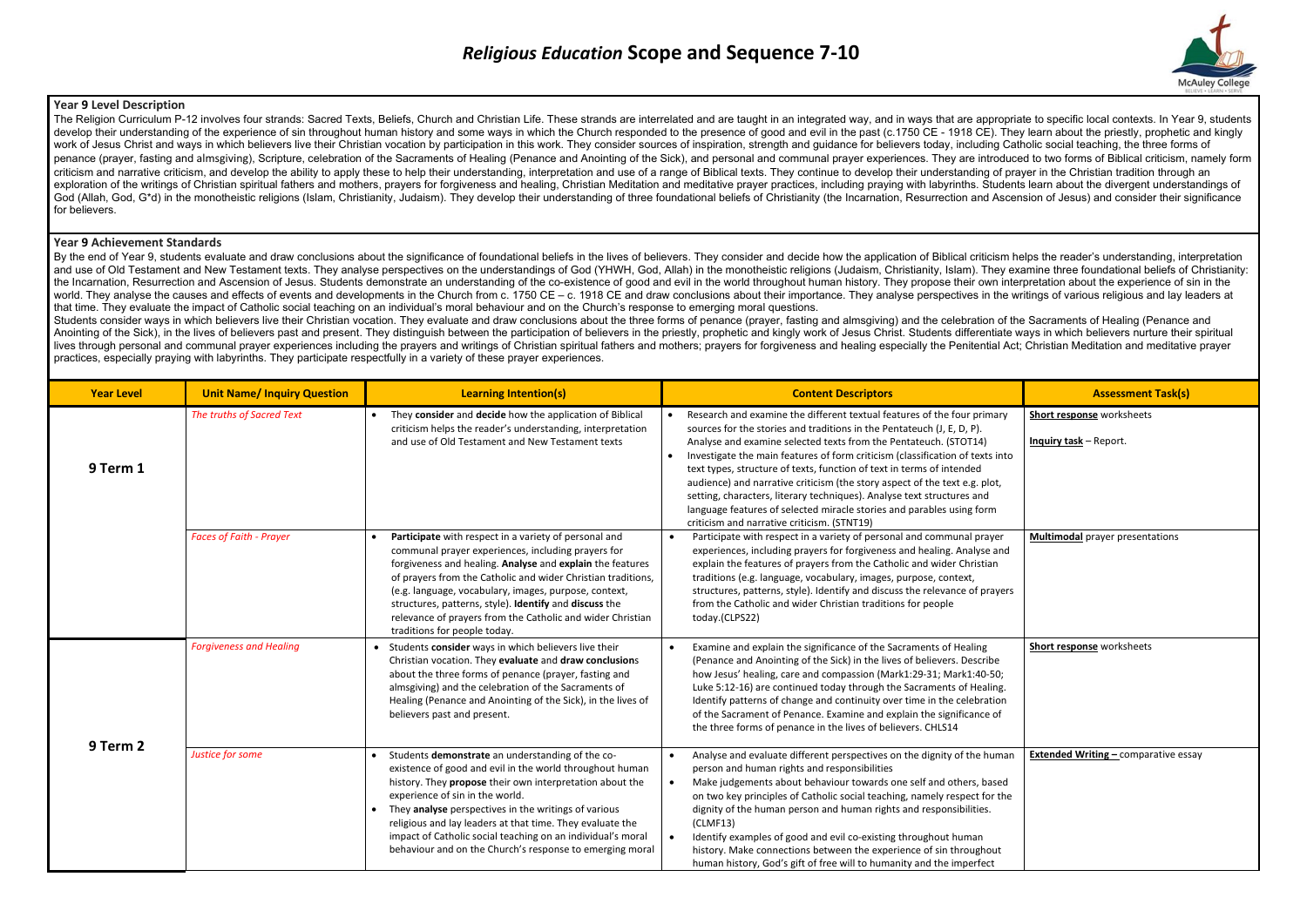|          |                                 | questions.                                                                                                                                                                                                                                                                                                              | nature of God's created world. Express ideas about the experience of sin<br>in the world, using evidence identified in sources. BEHE9                                                                                                                                                                                                                                                                                                                                                             |                                                                                   |
|----------|---------------------------------|-------------------------------------------------------------------------------------------------------------------------------------------------------------------------------------------------------------------------------------------------------------------------------------------------------------------------|---------------------------------------------------------------------------------------------------------------------------------------------------------------------------------------------------------------------------------------------------------------------------------------------------------------------------------------------------------------------------------------------------------------------------------------------------------------------------------------------------|-----------------------------------------------------------------------------------|
| 9 Term 3 | G-d, God and Allah              | • Students analyse perspectives on the understandings of God<br>(YHWH, God, Allah) in the monotheistic religions (Judaism,<br>Christianity, Islam). They examine three foundational beliefs<br>of Christianity: the Incarnation, Resurrection and Ascension<br>of Jesus.                                                | The Incarnation, Resurrection and Ascension of Jesus are foundational<br>beliefs of Christianity. Express ideas about the relevance and<br>consequences of these foundational beliefs of Christianity for believers<br>today.<br>Explain why Christianity, Judaism and Islam can be defined as<br>monotheistic religions. Examine and discuss the understanding of<br>God/Allah/G*d in the monotheistic traditions that is reflected in the<br>core beliefs and practices of the religion. BEWR10 | Short answer and response to stimulus exam for<br>Christianity and also for Islam |
| 9 Term 4 | <b>Priest, Prophet and King</b> | • They distinguish between the participation of believers<br>in the priestly, prophetic and kingly work of Jesus Christ                                                                                                                                                                                                 | Examine different ways that lay people participate in the priestly,<br>prophetic and kingly work of Jesus Christ, providing contemporary<br>examples of how they live their Christian vocation. CHPG10                                                                                                                                                                                                                                                                                            | Workbook and short answer response.                                               |
|          | Why do they do that?            | • They analyse perspectives on the understandings of God<br>(YHWH, God, Allah) in the monotheistic religions (Judaism,<br>Christianity, Islam).<br>• students <b>evaluate</b> and draw conclusions about the<br>significance of foundational beliefs in the lives of believers as<br>demonstrated in initiation rituals | Explain why Christianity, Judaism and Islam can be defined as<br>monotheistic religions. Examine and discuss the understanding of<br>God/Allah/G*d in the monotheistic traditions that is reflected in the<br>core beliefs and practices of the religion. BEWR10                                                                                                                                                                                                                                  | <b>Inquiry Research Report</b>                                                    |

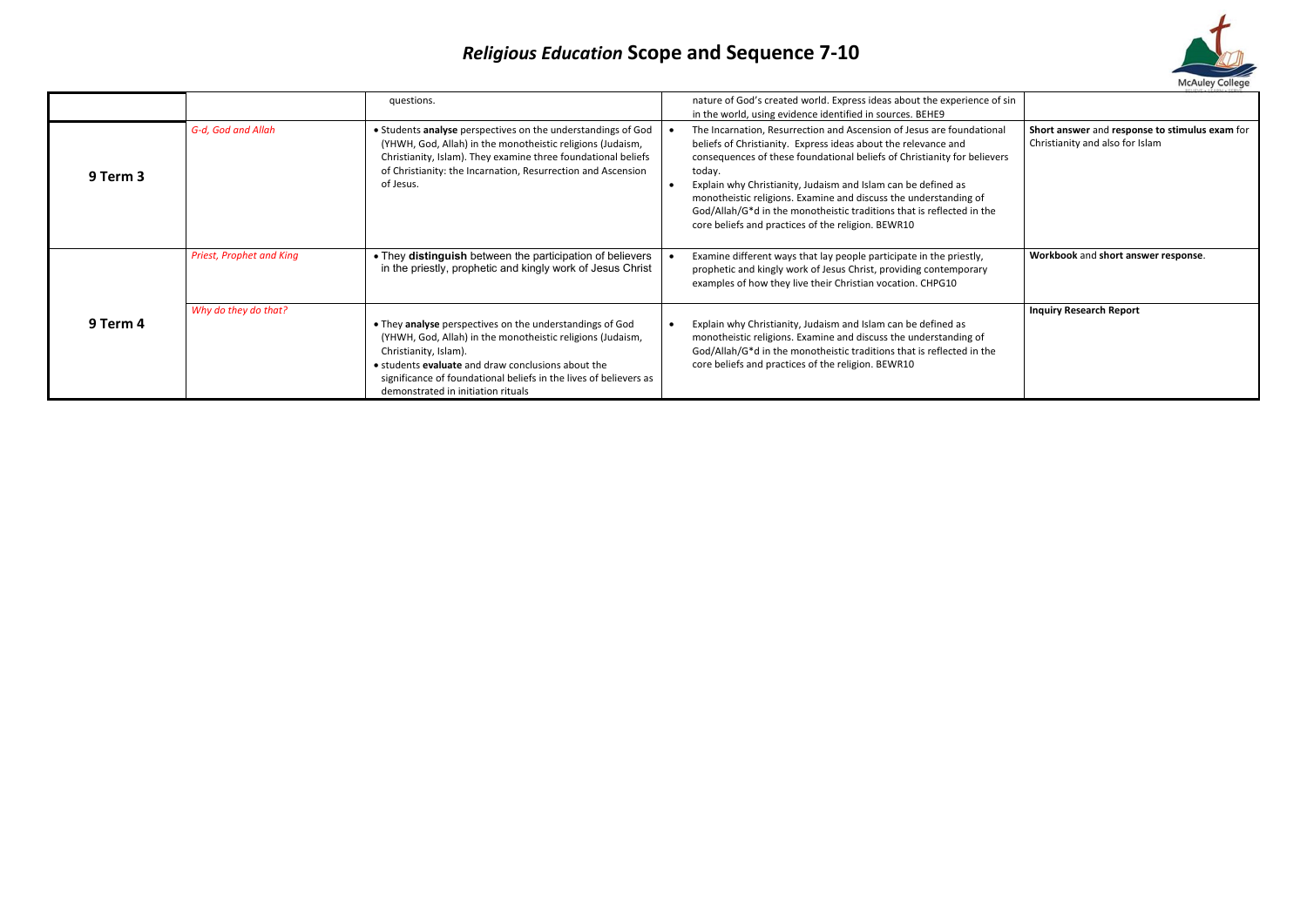### **Year 10 Level Description**

The Religion Curriculum P-12 involves four strands: Sacred Texts, Beliefs, Church and Christian Life. These strands are interrelated and are taught in an integrated way, and in ways that are appropriate to specific local c students learn about various ways in which humans have understanding of the mystery of God or the 'Other', which is ultimately beyond human language, concepts and stories. These include the human experience of the created valuable insights of the major world religions (Christianity, Islam, Judaism, Hinduism and Buddhism) as reflected in their core beliefs and practices: the different representations of God in Old Testament and New Testament authors in different historical, social and cultural contexts: Christian spiritual writings that search for the mystery of God in the midst of world events and the course of human history; and participation in personal and believers to contemplation (the simple awareness of the presence of God). Students explore how the Church has responded to the range of unprecedented threats to both human ecology and environmental ecology facing Australia Modern World (c. 1918 to the present) from science, technology, materialism, consumerism and political ideologies. They develop critical understanding of the various sources that guide the Church's action in the world toda of Jesus and the early Church, the principles of Catholic social teaching and the reasoned judgements of conscience, carefully formed and examined. They examine the Eucharist as the primary and indispensable source of nour spiritual life of believers, who carry on Jesus' mission in the world. They continue to develop their understanding of prayer in the Christian tradition through an exploration of Centering Prayer; prayers for justice, peac the Prayer of St Francis, the Magnificat and the Canticle of Creation; and meditative prayer practices, including praying with the help of nature.

By the end of Year 10, students describe how the mystery of God can be named, encountered and better understood. They describe how humans express an understanding of God or the 'Other' as revealed in creation. They differe the core beliefs and practices of the major world religions (Judaism, Christianity, Islam, Hinduism and Buddhism) and describe and identify how these reflect the human understanding of God or the 'Other'. Students identify of God from a range of sacred texts for a modern Australian context. They use evidence from Old Testament and New Testament texts to differentiate between representations of God by various human authors in different histor cultural contexts and evaluate their relevance for a modern Australian context. They analyse perspectives in a range of Christian spiritual writings searching for the mystery of God in the midst of world events and the cou Students evaluate and draw conclusions about the ways in which the Church has responded to a range of emerging threats to human and environmental ecology. They consider the significance of various sources that quide the Ch the world, including the teaching of Jesus and the early Church: the principles of Catholic social teaching and the reasoned judgements of conscience. They create responses to a contemporary moral question using evidence f sources to support their responses. Students consider the significance of various sources that nourish the spiritual life of believers including: the Eucharist, the Peace Prayer of St Francis. The Magnificat, the Canticle prayer, centering prayer and meditative prayer including Lectio of Nature and individual and communal prayer for justice, peace and the environment. They participate respectfully in a variety of personal and communal praye meditative prayer; prayers for justice, peace and the environment; and meditative prayer practices including praying with the help of nature.

#### **Year 10 Achievement Standards**

| <b>Year Level</b> | <b>Unit Name/ Inquiry Question</b> | <b>Learning Intention(s)</b>                                                                                                                                                                                                                                                                                                                                                                                                                                                                                                                                                     | <b>Content Descriptors</b>                                                                                                                                                                                                                                                                                                                                                                                                                                                                                                                                                                                                                                                                                                                                                                                                                                                                                                                                                                                                                                                                                                                                                                                                                                       | <b>Assessment Task(s)</b>                                                 |
|-------------------|------------------------------------|----------------------------------------------------------------------------------------------------------------------------------------------------------------------------------------------------------------------------------------------------------------------------------------------------------------------------------------------------------------------------------------------------------------------------------------------------------------------------------------------------------------------------------------------------------------------------------|------------------------------------------------------------------------------------------------------------------------------------------------------------------------------------------------------------------------------------------------------------------------------------------------------------------------------------------------------------------------------------------------------------------------------------------------------------------------------------------------------------------------------------------------------------------------------------------------------------------------------------------------------------------------------------------------------------------------------------------------------------------------------------------------------------------------------------------------------------------------------------------------------------------------------------------------------------------------------------------------------------------------------------------------------------------------------------------------------------------------------------------------------------------------------------------------------------------------------------------------------------------|---------------------------------------------------------------------------|
| <b>10 Term 1</b>  | The nature of God and Religion 1   | students describe how the mystery of God can be named,<br>encountered and better understood. They describe how<br>humans express an understanding of God or the 'Other' as<br>revealed in creation.<br>They differentiate between the core beliefs and<br>practices of the major world religions (Judaism,<br>Christianity, Islam, Hinduism and Buddhism) and<br>describe and identify how these reflect the human<br>understanding of God or the 'Other'. Students identify<br>different representations of God from a range of<br>sacred texts for a modern Australian context | Identify and explore the message of the prophets (including Isaiah 49:1-7,<br>8-13) that revealed God's unending love and mercy to the people of<br>Israel. Select appropriate textual evidence from New Testament writings<br>(including Ephesians 2:4-10, 1 John 4:4-12, Colossians 3:12) that reveal<br>God's unending love and mercy.<br>Use scriptural references (including Matthew 9:35-36 // Mark 6:32-34) to<br>provide a reasoned explanation of the Christian belief that God's mercy<br>and love is expressed fully through the person of Jesus. BETR13<br>Identify the core beliefs of the major world religions and the religious<br>practices that reflect these beliefs. Interpret how the importance of the<br>founding figures is reflected in the celebrations of the world religions,<br>including Islam, Buddhism or Hinduism. Explain how the diversity of the<br>beliefs and practices of the major world religions reflects the human<br>understanding of God or the 'Other'. BEWR11<br>Identify and explain how the mystery of God can be named and<br>understood through the experience of the created world. Evaluate the<br>possibilities and limitations of human language and concepts in<br>expressing the mystery of God. BEHE10 | Response to Stimulus Exam - Christianity/Judaism<br>Research task - Islam |
|                   | Prayer                             | Students analyse how the nature of the Christian God is<br>presented in Art.                                                                                                                                                                                                                                                                                                                                                                                                                                                                                                     | They continue to develop their understanding of prayer in the Christian<br>tradition                                                                                                                                                                                                                                                                                                                                                                                                                                                                                                                                                                                                                                                                                                                                                                                                                                                                                                                                                                                                                                                                                                                                                                             | <b>Small Group presentations</b>                                          |
| <b>10 Term 2</b>  | Church - life and language         | • Students consider the significance of various sources that<br>nourish the spiritual life of believers including; the<br>Eucharist                                                                                                                                                                                                                                                                                                                                                                                                                                              | • Analyse and summarise some of the key historical and scriptural<br>foundations for the Eucharist. Explain some ways in which those who<br>share the Eucharist commit themselves to carry on Jesus' mission in the<br>world. Explore the prayers and actions in the Mass that express<br>reconciliation and forgiveness. Prepare a case for the Eucharist as the<br>primary and indispensable source of nourishment for the spiritual life of<br>believers. CHLS15<br>Describe the nature of the Church's authority as based on its scriptural<br>origins, including Matthew 18:15-20. Explain different ways in which the<br>Church's authority is exercised. CHPG11                                                                                                                                                                                                                                                                                                                                                                                                                                                                                                                                                                                           | Short Essay - Apply concepts/models of 'church'<br>to McAuley College     |
|                   | The nature of God and Religion 2   | They differentiate between the core beliefs and<br>practices of the major world religions (Judaism,<br>Christianity, Islam, Hinduism and Buddhism) and                                                                                                                                                                                                                                                                                                                                                                                                                           | Identify the core beliefs of the major world religions and the religious<br>practices that reflect these beliefs. Interpret how the importance of<br>the founding figures is reflected in the celebrations of the world                                                                                                                                                                                                                                                                                                                                                                                                                                                                                                                                                                                                                                                                                                                                                                                                                                                                                                                                                                                                                                          | Response to Stimulus Exam - Buddhism                                      |